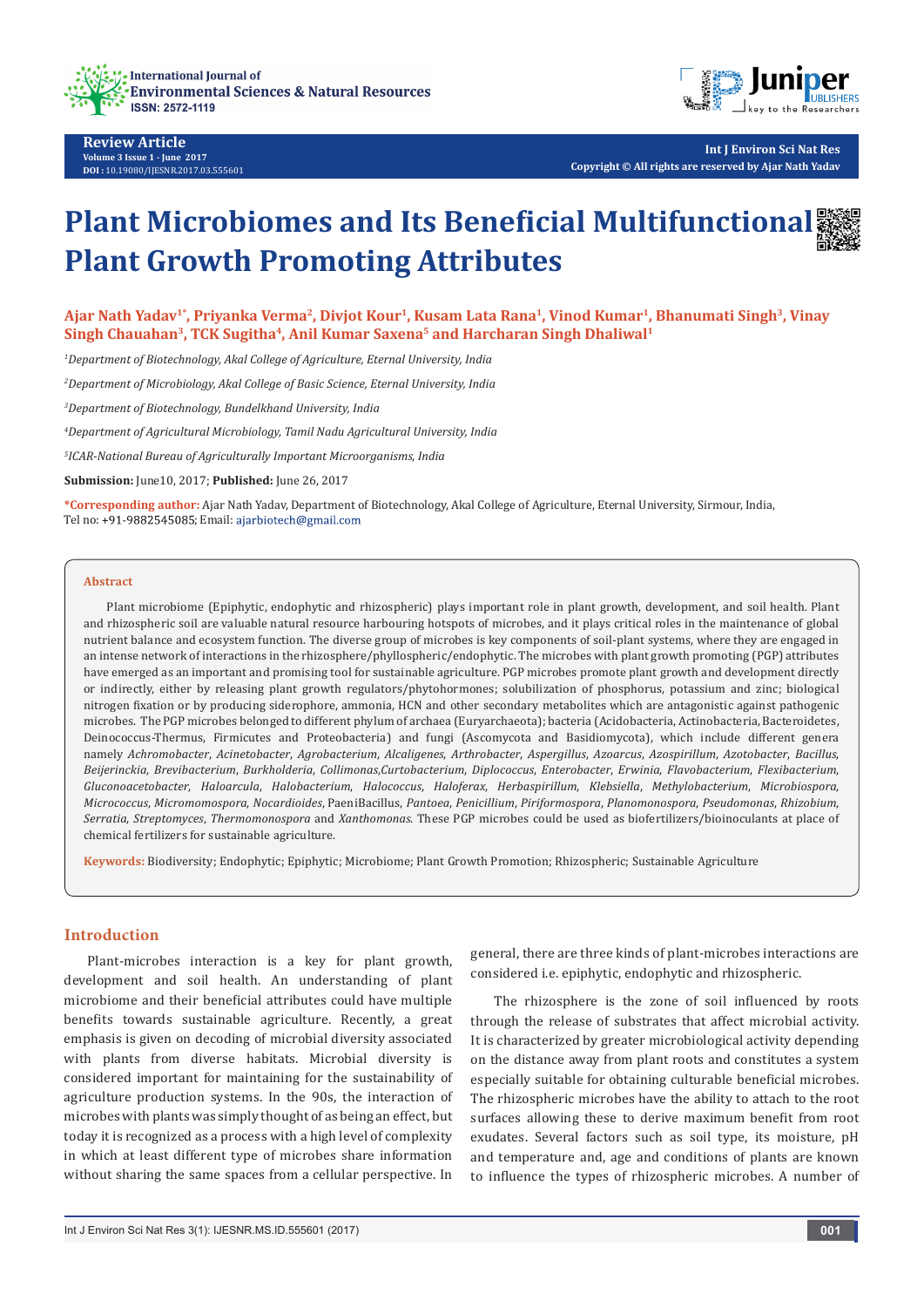microbial species belonging to different genera *Acinetobacter*, *Alcaligenes*, *Arthrobacter*, *Aspergillus*, *Azospirillum*, *Bacillus*, *Burkholderia*, *Enterobacter*, *Erwinia*, *Flavobacterium*, *Haloarcula*, *Halobacterium*, *Halococcus*, *Haloferax*, *Methylobacterium*, PaeniBacillus, *Penicillium*, *Piriformospora*, *Pseudomonas*, *Rhizobium* and *Serratia* were revealed from rhizosphere of different crop plants [1-8].

The phyllosphere is a common niche for synergism between microbes and plant. The leaf surface has been termed as Phyllosphere and zone of leaves inhabited by microorganisms as phyllo sphere. The plant part, especially leaves are exposed to dust and air currents resulting in the establishments of typical flora on their surface aided by the cuticles, waxes and appendages, which help in the anchorage of microorganisms. The phyllospheric microbes may survive or proliferates on leaves depending on extent of influences of material in leaf diffuseness or exudates. The leaf diffuseness contains the principal nutrients factors (amino acids, glucose, fructose and sucrose), and such specialized habitats may provide niche for nitrogen fixation and secretions of substances capable of promoting the growth of plants. The phyllospheric microbes may performs an effective function in controlling the air borne pathogens inciting plant disease. Microbes on leaf surface are said to be extremophiles as they can tolerate low/high temperature (5-55°C) and UV radiation. Many microbes such as *Achromobacter*, *Agrobacterium*, *Azotobacter*, *Bacillus*, *Beijerinckia*, *Brevibacterium*, *Burkholderia*, *Diplococcus*, *Flexibacterium*, *Methylobacterium*, *Microbiospora*, *Micrococcus*, *Micromomospora*, *Nocardioides*, *Pantoea*, *Penicillium*, *Planomonospora*, *Pseudomonas*, *Rhizobium*, *Streptomyces*, *Thermomonospora* and *Xanthomonas* have been reported in the phyllosphere of different crop plants [9-15].

The endophytic microbes are referred to those microorganisms, which colonizes in the interior of the plant parts, *viz*: root, stem or seeds without causing any harmful effect on host plant. The word endophyte means 'in the plant' and is derived of the Greek words end on (within) and python (plant). Endophytic microbes enter in host plants mainly through wounds, naturally occurring as a result of plant growth or through root hairs and at epidermal conjunctions. Endophytes may be transmitted either vertically (directly from parent to offspring) or horizontally (among individuals). A given endophytic microbiome can be modified by factors such as the physicochemical structure of the soil, plant growth phase and plant physiological state, as well as by diverse environmental factors [16,17].

The main colonization route used by endophytes seems to be the rhizosphere. Microbes reach the rhizosphere by chemotaxis towards root exudates components followed by attachment. The lipopolysaccharide and exopolysaccharide are bacterial components shown to play roles in attachment of endophytes to plant tissue. The preferred site of attachment and subsequent entry is the apical root zone with a thin-walled surface root layer, such as the cell elongation zone and the root hair zone

with small cracks caused by the emergence of lateral roots. Root regions such as the differentiation zone and intercellular spaces in the epidermis have been suggested to be preferential sites for microbial colonization as well. Root cracks, wounds caused, for instance, by arthropods or nematodes, and emergence sites of lateral roots are generally considered as the main 'doors' for microbial penetration. Bacterial traits putatively involved in endophytic colonization of plant roots. For penetration, the bacteria have to produce cellulolytic enzymes required to hydrolyse the exothermal walls, such as endoglucanases and endopolygalacturonidases [18]. These enzymes also seem to be important for spreading through the intercellular space of the root cortex and beyond. Endophytes usually do not enter plant cells. Only a few of them can penetrate the endow dermal barrier and invade the xylem vessels. Endophytic microbes live in plant tissues without causing substantive harm to the host. Endophytic microbes exist within the living tissues of most plant species in form of symbiotic to slightly pathogenic. A large number of endophytic microbial species *Achromobacter*, *Azoarcus*, *Burkholderia*, *Collimonas*, *Curtobacterium*, *Enterobacter*, *Flavobacterium*, *Gluconoacetobacter*, *Herbaspirillum*, *Klebsiella*, *Microbiospora*, *Micromomospora*, *Nocardioides*, *Pantoea*, *Planomonospora*, *Pseudomonas*, *Serratia*, *Streptomyces* and *Thermomonospora* have been identified from different host plants [6,8,10,15,18-21].



The study on microbial biodiversity of plant associated microbes revealed representative microbes from archaea (Euryarchaeota); bacteria (Acidobacteria, Actinobacteria, Bacteroidetes, Deinococcus-Thermus, Firmicutes and Proteobacteria) and fungi (Ascomycota and Basidiomycota). Literature review suggested that the distribution of microbes although varied in all bacterial phyla, but Proteobacteria were most dominant and ubiquitous followed by Actinobacteria.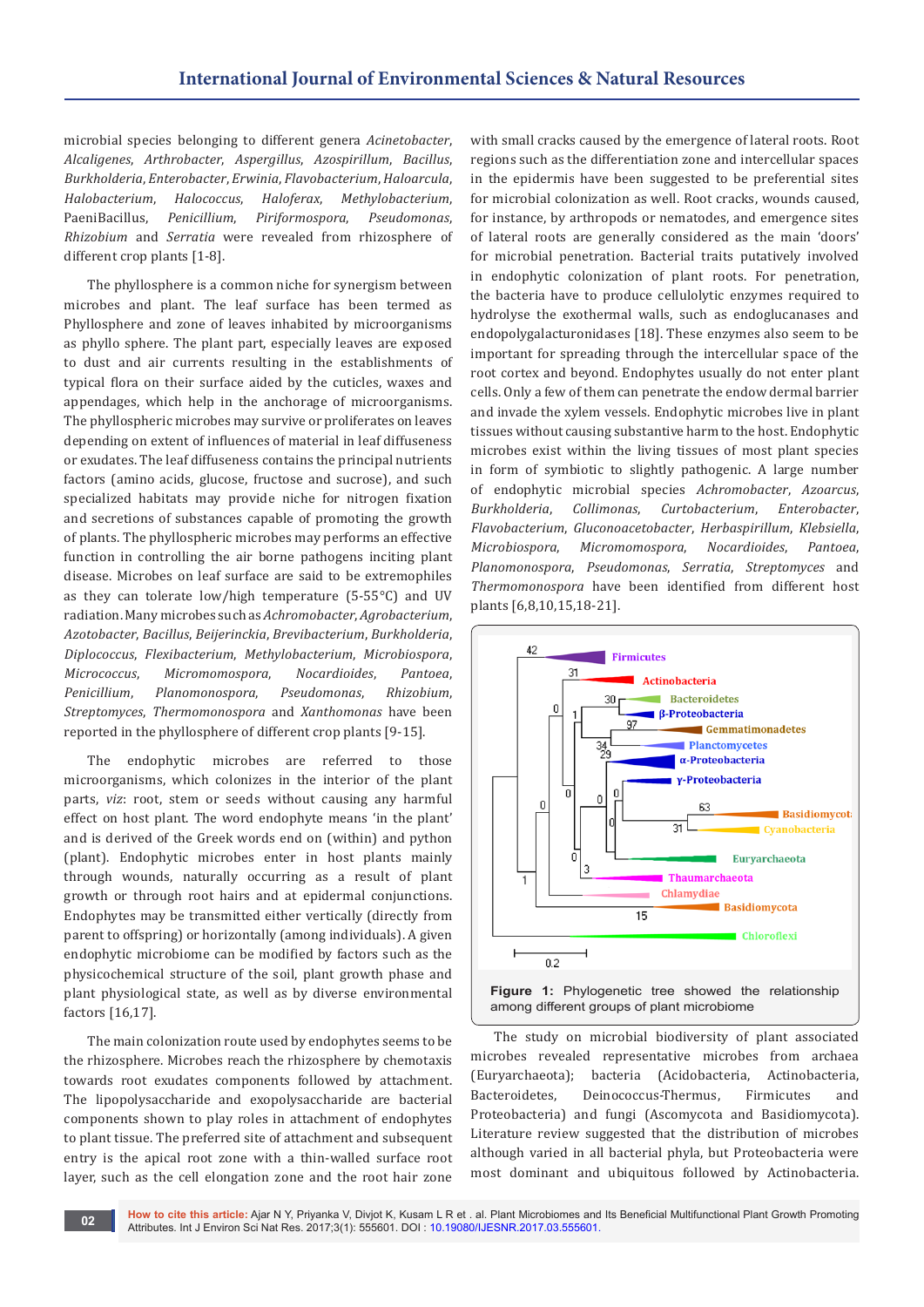Among different classes of Proteobacteria i.e. α, β, γ and δ-proteobacteria, the members of γ-proteobacteria were most dominant and have been reported from different crop plants. Least number of microbes was reported from phylum Deinococcus-Thermus and Acid bacteria followed by Bacteroidetes [18,22-26] (Figure 1). There are very few reports of archaea as PGP including rhizospheric as well as endophytic [27-29].

Actinobacteria is a phylum of gram-positive bacteria and divided into five classes' *viz*. Acidimicrobiia, Actinobacteria, Coriobacteriia, Nitriliruptoria, Rubrobacteria and Thermoleophilia. Members of class Actinobacteria are most dominant and found to associate with plants growing in different habitats as well as extreme environments. It also contains one of the largest of bacterial genera, *Streptomyces* [30-32]. The rhizospheric Actinobacteria are most dominant in nature and they are of great economic importance to humans because agriculture and forests depend on their contributions to soil systems. Among different groups of microbes, the member *Bacillus* and *Bacillus* derived genera are belonged to phylum Firmicutes, which most culturable and colonize with different plants such as wheat, rice, maize, soybean, and chickpea [33-37]. The phylum Firmicutes, have been further distributed into five families, *B*acillaceae, Bacillales Incertae Sedis, PaneniBacillaceae, *Planococcaceae* and *Staphylococcaceae* and reported from most of crop plants studies [6-8,10,12,15]. Among different phylum the Proteobacteria one of the predominant phylum including many dominant genera including *Brevundimonas terrae*, *Bosea* sp. and *Methylobacterium* sp. from α-proteobacteria; *Burkholderia* sp, *Burkholderia* cepacia, *Variovorax ginsengisoli*, *Janthinobacterium lividum* and *Janthinobacterium* sp. from β-proteobacteria and *Aeromonas*, *Pantoea*, *Providencia*, *Pseudomonas*, *Psychrobacter* and *Yersinia* from γ-proteobacteria class [6-8,18,38].

| Table 1: Microbes with multifarious plant growth promoting attributes. |  |  |  |  |
|------------------------------------------------------------------------|--|--|--|--|
|------------------------------------------------------------------------|--|--|--|--|

|     | <b>Microbes</b>                          | $P*$              | <b>NF</b>                                                                                                                                                                                                                                                                                                   | <b>IAA</b>                       | <b>Sidero</b>                    | <b>ACC</b>                       | <b>Referencs</b> |
|-----|------------------------------------------|-------------------|-------------------------------------------------------------------------------------------------------------------------------------------------------------------------------------------------------------------------------------------------------------------------------------------------------------|----------------------------------|----------------------------------|----------------------------------|------------------|
| 1.  | Acinetobacter rhizosphaerae BIHB 723     | $\ddot{}$         | $\overline{a}$                                                                                                                                                                                                                                                                                              | $\ddot{}$                        | $\ddot{}$                        | $+$                              | [66]             |
| 2.  | Aeromonas hydrophila IARI-R-6            | $^{+}$            |                                                                                                                                                                                                                                                                                                             | $\begin{array}{c} + \end{array}$ | $\ddot{}$                        |                                  | [49]             |
| 3.  | Arthrobacter methylotrophus IARI-HHS1-25 | $^{+}$            | $\ddot{}$                                                                                                                                                                                                                                                                                                   | $\ddot{}$                        | $+$                              | $\ddot{}$                        | [8]              |
| 4.  | Arthrobacter sulfonivorans IARI-L-16     | $\qquad \qquad +$ | $\overline{a}$                                                                                                                                                                                                                                                                                              | $\ddot{}$                        | $+$                              | $\overline{a}$                   | $[45]$           |
| 5.  | Bacillus altitudinis IARI-HHS2-2         | $\ddot{}$         | $\qquad \qquad +$                                                                                                                                                                                                                                                                                           | $\ddot{}$                        | $\overline{\phantom{a}}$         | $\overline{\phantom{a}}$         | [8]              |
| 6.  | Bacillus amyloliquefaciens IARI-HHS2-30  | $\qquad \qquad +$ | $\ddot{}$                                                                                                                                                                                                                                                                                                   | $\ddot{}$                        | $\ddot{}$                        | $\begin{array}{c} + \end{array}$ | $[15]$           |
| 7.  | Bacillus amyloliquefaciens IARI-R-25     | $^{+}$            | $\overline{a}$                                                                                                                                                                                                                                                                                              | $\begin{array}{c} + \end{array}$ | $\ddot{}$                        | $\overline{a}$                   | $[49]$           |
| 8.  | Bacillus aryabhattai IARI-HHS1-30        | $+$               | $+$                                                                                                                                                                                                                                                                                                         | $\ddot{}$                        | $\overline{\phantom{a}}$         | $\overline{\phantom{a}}$         | [8]              |
| 9.  | Bacillus firmus IARI-L-21                | $\ddot{}$         | $\overline{a}$                                                                                                                                                                                                                                                                                              | $\ddot{}$                        | $\ddot{}$                        | $\ddot{}$                        | $[45]$           |
| 10. | Bacillus licheniformis IARI-AL38         | $\ddot{}$         | $\overline{a}$                                                                                                                                                                                                                                                                                              | $\begin{array}{c} + \end{array}$ | $\qquad \qquad +$                |                                  | $[43]$           |
| 11. | <b>Bacillus muralis IARI-AR28</b>        | $\overline{a}$    | $\overline{a}$                                                                                                                                                                                                                                                                                              | $\ddot{}$                        | $+$                              | $\overline{a}$                   | $[43]$           |
| 12. | Bacillus subtilis IARI-L-69              | $\ddot{}$         | $\overline{a}$                                                                                                                                                                                                                                                                                              | $\ddot{}$                        | $+$                              | $\begin{array}{c} + \end{array}$ | $[45]$           |
| 13. | Bordetella bronchiseptica IARI-HHS2-29   | $^{+}$            | $\ddot{}$                                                                                                                                                                                                                                                                                                   | $\begin{array}{c} + \end{array}$ | $\qquad \qquad +$                | $\overline{\phantom{a}}$         | $[8]$            |
| 14. | Cellulosimicrobium cellulans IARI-ABL-30 | $\qquad \qquad +$ | $\overline{a}$                                                                                                                                                                                                                                                                                              | $\ddot{}$                        | $\overline{\phantom{a}}$         | $\ddot{}$                        | $[45]$           |
| 15. | Desemzia incerta IARI-L-46               | $\qquad \qquad +$ | $\overline{a}$                                                                                                                                                                                                                                                                                              | $\begin{array}{c} + \end{array}$ | $\qquad \qquad +$                | $\overline{\phantom{0}}$         | $[45]$           |
| 16. | Exiguobacterium antarcticum IARI-HHS2-49 | ÷,                | $\overline{a}$                                                                                                                                                                                                                                                                                              | $\begin{array}{c} + \end{array}$ | $\qquad \qquad +$                | $\overline{a}$                   | [8]              |
| 17. | Flavobacterium psychrophilum HHS2-37     | $\ddot{}$         | Ĭ.                                                                                                                                                                                                                                                                                                          | $\ddot{}$                        | $+$                              | $\begin{array}{c} + \end{array}$ | [8]              |
| 18. | Lysinibacillus sphaericus IARI-AR11      |                   | $\overline{a}$                                                                                                                                                                                                                                                                                              | $\ddot{}$                        | ÷,                               | $^{\mathrm{+}}$                  | $[43]$           |
| 19. | Paenibacillus tylopili IARI-AR36         | $^{+}$            | $\frac{1}{2}$                                                                                                                                                                                                                                                                                               | $\ddot{}$                        | $\begin{array}{c} + \end{array}$ | $\overline{\phantom{a}}$         | $[43]$           |
| 20. | Pantoea agglomerans IARI-R-87            | $\qquad \qquad +$ | $\overline{a}$                                                                                                                                                                                                                                                                                              | $\qquad \qquad +$                | $\ddot{}$                        | $\overline{a}$                   | [49]             |
| 21. | Pantoea dispersa 1A                      | $\qquad \qquad +$ | $\overline{a}$                                                                                                                                                                                                                                                                                              | $\begin{array}{c} + \end{array}$ | $\qquad \qquad +$                | $\overline{a}$                   | $[67]$           |
| 22. | Providencia rustigianii IARI-R-91        | $+$               | $\overline{a}$                                                                                                                                                                                                                                                                                              | $\ddot{}$                        | $+$                              | $\ddot{}$                        | [49]             |
| 23. | Pseudomonas cedrina IARI-R-53            | $\qquad \qquad +$ | $\overline{a}$                                                                                                                                                                                                                                                                                              | $\qquad \qquad +$                | $\qquad \qquad +$                | $\qquad \qquad +$                | [49]             |
| 24. | Pseudomonas fluorescens PPRs4            | $^{+}$            | $\frac{1}{2}$                                                                                                                                                                                                                                                                                               | $\ddot{}$                        | $\qquad \qquad +$                | $\overline{\phantom{a}}$         | [68]             |
| 25. | Pseudomonas fragi IARI-R-57              | $\qquad \qquad +$ |                                                                                                                                                                                                                                                                                                             | $\ddot{}$                        | $+$                              | $\begin{array}{c} + \end{array}$ | [49]             |
| 26. | Pseudomonas geniculata IARI-HHS1-19      | $+$               | $+$                                                                                                                                                                                                                                                                                                         | $\ddot{}$                        | $\qquad \qquad +$                | $\overline{\phantom{a}}$         | $[8]$            |
| 27. | Pseudomonas jessani PGRs1                | $\qquad \qquad +$ | $\overline{a}$                                                                                                                                                                                                                                                                                              | $\begin{array}{c} + \end{array}$ | $\qquad \qquad +$                | $\overline{\phantom{a}}$         | [68]             |
| 28. | Pseudomonas koreensis PBRs7              | $\qquad \qquad +$ | $\centering \centering \includegraphics[width=0.47\textwidth]{figs/fig_1002-100}}% \caption{The 3D (black) and the 4D (black) are the same as a function of the left and the 4D (black) are the same as a function of the right. The left and right is the same as a function of the right.} \label{fig:1}$ | $\begin{array}{c} + \end{array}$ | $\qquad \qquad +$                | $\overline{\phantom{a}}$         | [68]             |
| 29. | Pseudomonas lurida M2RH3                 | $\qquad \qquad +$ | L,                                                                                                                                                                                                                                                                                                          | $\begin{array}{c} + \end{array}$ | $\qquad \qquad +$                | $\overline{a}$                   | [69]             |
| 30. | Pseudomonas lurida NPRs3                 | $\ddot{}$         |                                                                                                                                                                                                                                                                                                             | $\ddot{}$                        | $\qquad \qquad +$                |                                  | $[68]$           |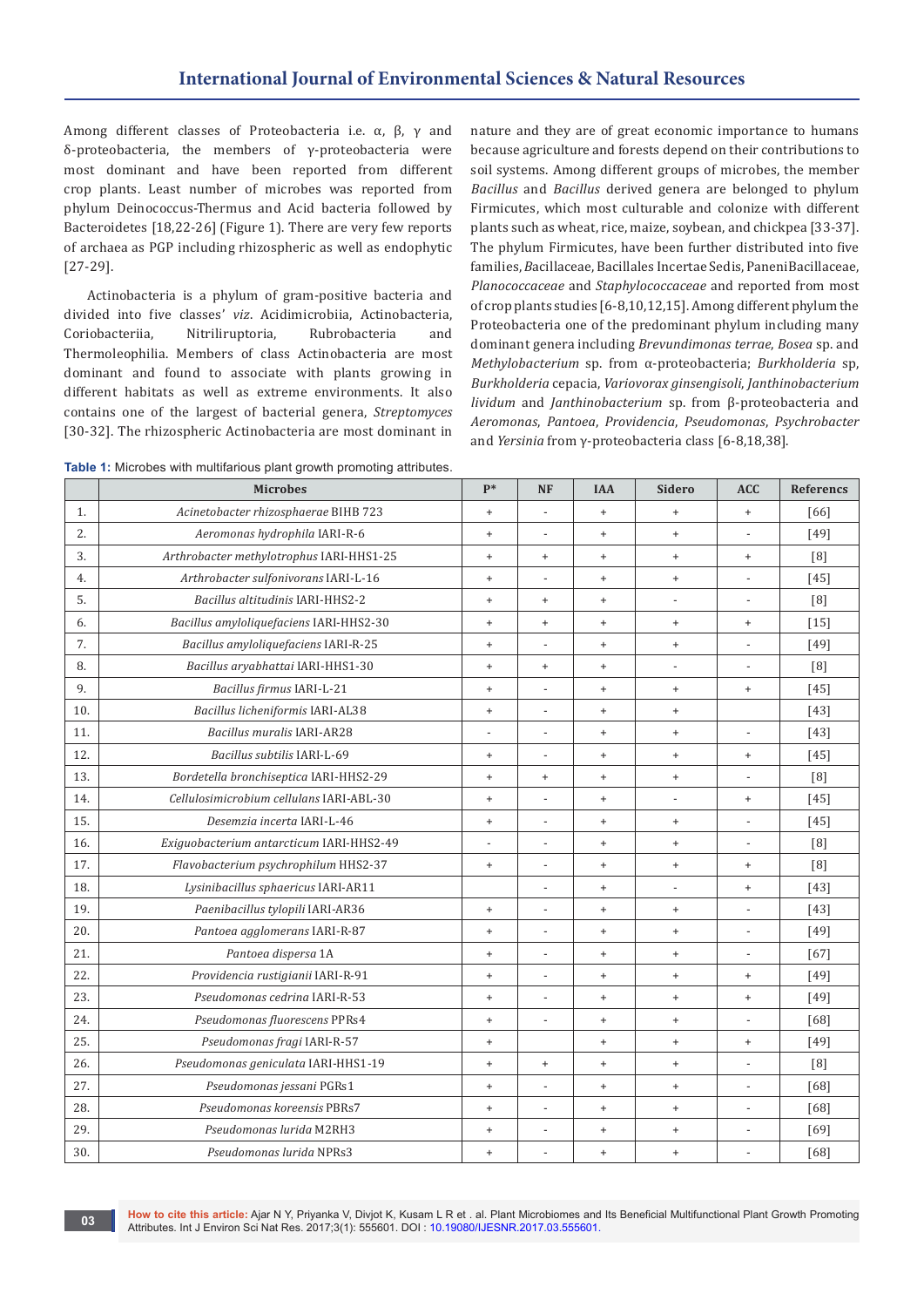| 31. | Pseudomonas moraviensis IARI-R-132        |  |  | [49]   |
|-----|-------------------------------------------|--|--|--------|
| 32. | Pseudomonas putida IARI-R-131             |  |  | [49]   |
| 33. | Pseudomonas sp. NARs9                     |  |  | $[70]$ |
| 34. | Pseudomonas sp. PGERs17                   |  |  | [71]   |
| 35. | Psychrobacter frigidicola IARI-R-127      |  |  | [49]   |
| 36. | Rahnella sp. BIHB 783                     |  |  | $[72]$ |
| 37. | Sanguibacter suarezii IARI-R-7            |  |  | [49]   |
| 38. | Stenotrophomonas maltophilia IARI-HHS1-20 |  |  | [8]    |

\*P-Phosphorus; NF-Nitrogen fixation; IAA- Indole acetic acids; Sidero- Siderophores; ACC-1-aminocyclopropane-1-carboxylate (ACC) deaminase



Plant associated microbes have been shown be beneficial by promoting plant growth either directly, e.g. by fixation of atmospheric nitrogen, solubilization of minerals such as phosphorus, potassium and zinc; production of Sidero pores and plant growth hormones such cytokinins, auxins and gibberellins or indirectly, via production of antagonistic substances by inducing resistance against plant pathogens

[3,38-41]. Biological nitrogen fixation (BNF) is one of the possible biological alternatives to N-fertilizers and could lead to more productive and sustainable agriculture without harming the environment. Many associative microbes are now known to fix atmospheric nitrogen and supply it to the associated host plants. A variety of nitrogen fixing microbes like *Arthrobacter*, *Azoarcus*, *Azospirillum*, *Azotobacter*, *Bacillus*, *Enterobacter*, *Gluconoacetobacter*, *Herbaspirillum*, *Klebsiella*, *Pseudomonas*, and *Serratia* have been isolated from the rhizosphere of various crops, which contribute fixed nitrogen to the associated plants [18,42-44] (Figure 2) (Table 1).

Plant-associated microbes typically produce plant growth hormones such as auxins and gibberellins. The gibberellins production is most typical for the root-associated microbes and auxins production is common to all plant-associated microbes. Auxins can promote the growth of roots and stems quickly (by increasing cell elongation) or slowly (through cell division and differentiation). The production of such growth regulators by microbes provides numerous benefits to the host plant including the facilitation of root system expansion, which enhances the absorption of water and nutrients and improves plant survival. The ability to synthesize these phytohormones is widely distributed among plant-associated microbes [45-47]. Diverse microbial species possess the ability to produce the auxins phytohormone indole acetic acid (IAA). Reviewing the role of bacterial IAA in different microorganism–plant interactions highlights the fact that microbes use this phytohormone to interact with plants as part of their colonization strategy, including phyto-stimulation and circumvention of basal plant defense mechanisms. The IAA application has also been suggested to promote plant growth or suppress weed growth.

Phosphorus (P) is major essential macronutrient for biological growth and development. Microbes offer a biological rescue system capable of solubilizing the insoluble inorganic P of soil and make it available to the plants. The ability of some microbes to convert insoluble P to an accessible form, like orthophosphate, is an important trait in PGP microbes for increasing plant yields. The rhizospheric P-utilizing microbes could be a promising source for plant growth promoting agent in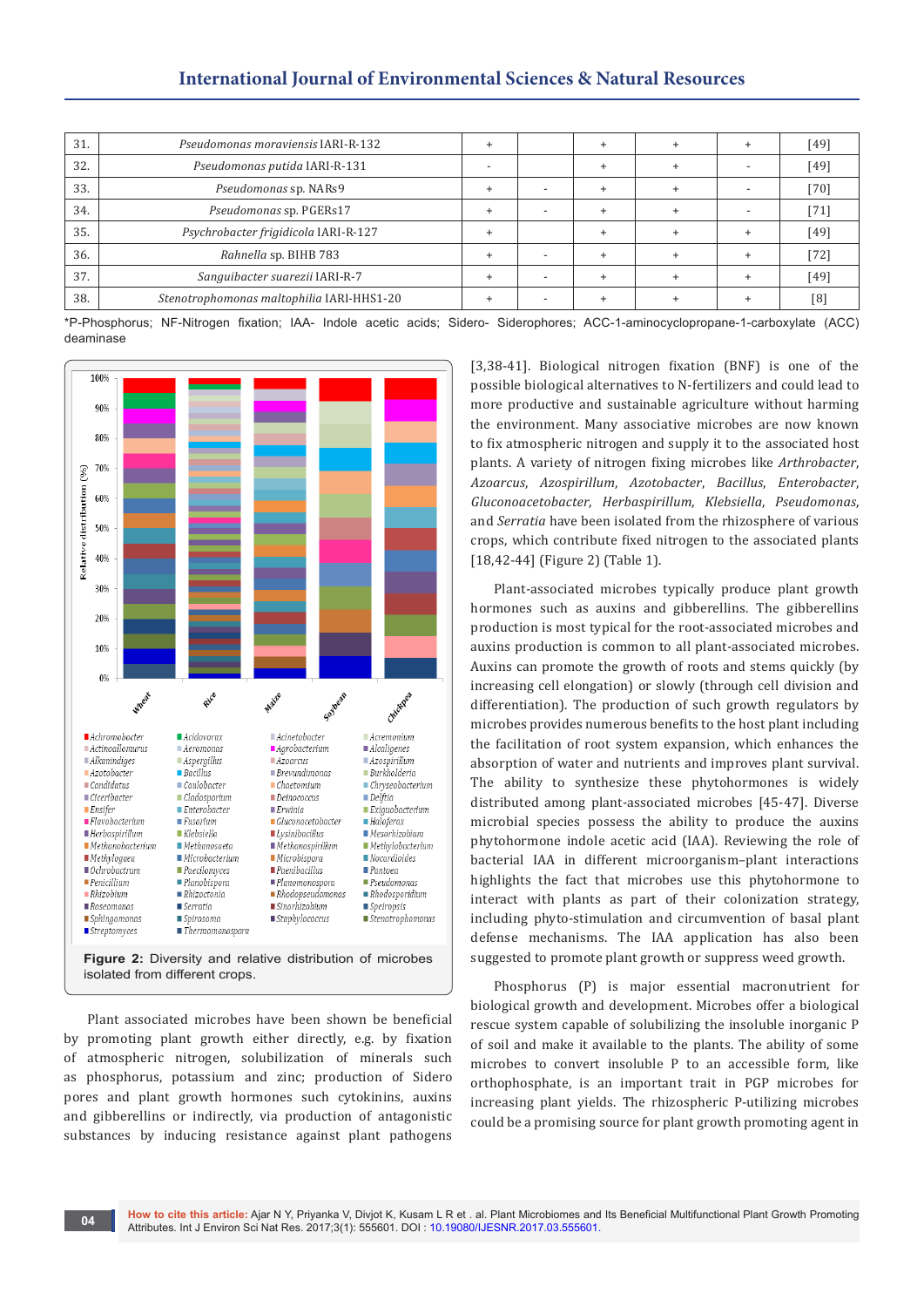agriculture. P-solubilization is a common trait among microbes associated with different crops. For instance, the majority of microbial populations from wheat, rice, maize, and legumes were able to solubilise mineral phosphates, and a vast number of PGP microbes with P solubilizing property have been reported which include members belonging to *Burkholderia*, *Enterobacter*, *Halolamina, Pantoea*, *Pseudomonas*, *Citrobacter* and *Azotobacter* [48-54] (Table 1). Possible mechanisms for solubilization from organic bound P involve either enzymes namely C-P lyase, nonspecific phosphatases and phytases [55,56]. However, most of the bacterial genera solubilize P through the production of organic acids such as gluconate, ketogluconate, acetate, lactate, oxalate, tartarate, succinate, citrate and glycolate. Type of organic acid produced for P solubilization may depend upon the carbon source utilized as substrate. Highest P solubilization has been observed when glucose, sucrose or galactose has been used as sole carbon source in the medium [27,57].

Ethylene is a stress-induced plant hormone that can inhibit plant growth. Some microbes can lower the level of ethylene in the plant by cleaving the plant-produced ethylene precursor 1-aminocyclopropane-1-carboxylate (ACC). Inoculation of such microbes can mitigate the effect of various stressors by sustaining plant growth in the face of ethylene. ACC-deaminase producing microbes may play a role in regulating ethylene levels after such bursts, ensuring that ethylene levels stay below the point where growth is impaired. Ethylene is a key regulator of the colonization of plant tissue by bacteria which in turn suggests that the ethylene inhibiting effects of ACCdeaminase may be a microbial colonization strategy. Generally, ethylene is an essential metabolite for the normal growth and development of plants [58-61]. This plant growth hormone is produced endogenously by approximately all plants and is also produced by different biotic and abiotic processes in soils and is important in inducing multifarious physiological changes in plants. Apart from being a plant growth regulator, ethylene has also been established as a stress hormone. Under stress conditions like those generated by salinity, drought, water logging, heavy metals and pathogenicity, the endogenous level of ethylene is significantly increased which negatively affects the overall plant growth. PGP microbes which possess the enzyme, 1-aminocyclopropane-1-carboxylate (ACC) deaminase, facilitate plant growth and development by decreasing ethylene levels, inducing salt tolerance and reducing drought stress in plants. Microbial strains exhibiting ACC deaminase activity have been identified in a wide range of genera such as *Acinetobacter*, *Achromobacter*, *Agrobacterium*, *Alcaligenes*, *Azospirillum*, *Bacillus*, *Burkholderia*, *Enterobacter*, *Pseudomonas*, *Ralstonia*, *Serratia* and *Rhizobium* [6,8,61-65] (Figure 2)(Table 1).

The indirect mechanism of plant growth occurs when microbes lessen or prevent the detrimental effects of pathogens on plants by production of inhibitory substances or by increasing the natural resistance of the host [66-72]. Phytopathogenic microbes can control by releasing siderophore, chitinases, antibiotics, fluorescent pigment or by cyanide production [73,74]. Biocontrol systems are eco-friendly, cost-efficient and involved in improving the soil consistency and maintenance of natural soil flora [75-77]. To act efficiently, the Biocontrol agent should remain active under large range of conditions *viz*., varying pH, temperature and concentrations of different ions. Biocontrol agents limit growth of pathogen as well as few nematodes and insects. Biocontrol microbes can limit pathogens directly by producing antagonistic substances, competition for iron, detoxification or degradation of virulence factors; or indirectly by Inducing Systemic Resistance (ISR) in plants against certain diseases, signal interference, competition for nutrients and niches and interference with activity, survival, germination and speculation of the pathogen. Iron is a necessary cofactor for many enzymatic reactions and is an essential nutrient for virtually all organisms. In aerobic conditions, iron exists predominantly in its ferric state (*Fe3+*) and reacts to form highly insoluble hydroxides and ox hydroxides that are largely unavailable to plants and microorganisms. To acquire sufficient iron, siderophore produced by bacteria can bind *Fe3+* with a high affinity to solubilizing this metal for its efficient uptake.

Bacterial siderophores are low-molecular-weight compounds with high *Fe3+* chelating affinities responsible for the solubilization and transport of this element into bacterial cells. Some bacteria produce hydroxamate-type siderophores, and others produce catecholate-types [78,79]. In a state of iron limitation, the siderophore-producing microorganisms are also able to bind and transport the iron-siderophore complex by the expression of specific proteins. The production of siderophores by microorganisms is beneficial to plants because it can inhibit the growth of plant pathogens. siderophores have been implicated for both direct and indirect enhancement of plant growth by plant growth promoting microbes.

# **Conclusion and Future Prospect**

The microbes are capable of colonizing the rhizosphere, phyllosphere as well as living inside the plant tissues as endophytes. Biotechnology has opened up new possibilities concerning the application of these microbes for the beneficial applications in soil for the promotion of plant growth and the biological control of soil-borne pathogens. The nutritional and environmental requirements of these microbes are very diverse. Due to the diverse range of activities as well as the number of microbes in varying habitats around the world, these are important bioresources towards rationalized use of chemicals fertilizers in agriculture. An understanding of plant microbiome for major crops will be of significant importance for exploring efficient use of these microbes.

#### **Acknowledgement**

The authors duly acknowledge the Department of Biotechnology, Govt. of India for the financial support provided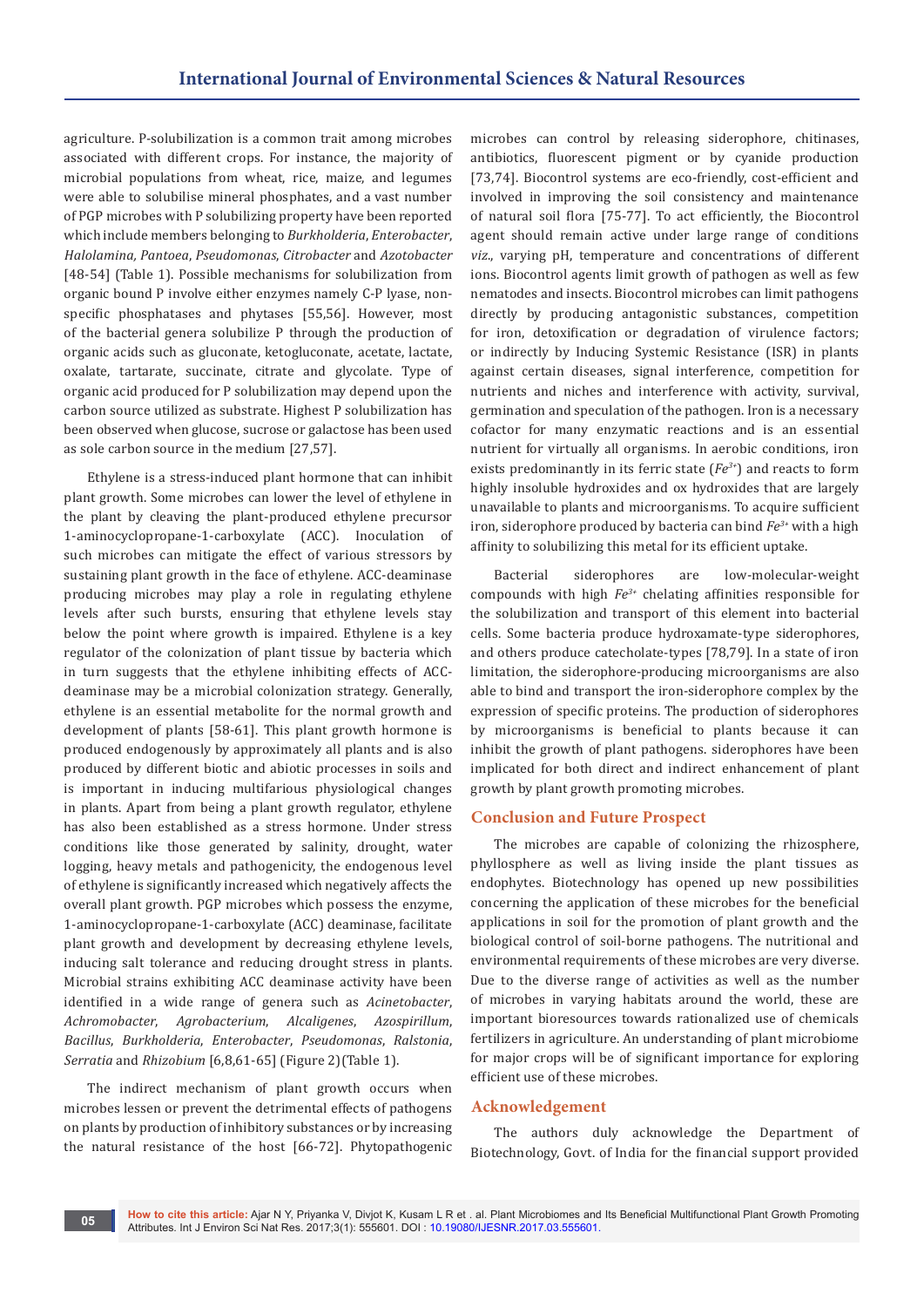(Grant No. BT/AGR/BIOFORTI/PHII/NIN/2011), Ministry of Food Processing Industries (MoFPI) Govt. of India grant for infrastructural facility development (F.No. 5-11/2010-HRD) and Vice Chancellor, Eternal University for providing the motivation and research infrastructure.

### **Competing Interests**

The authors declare no conflict of interest.

#### **References**

- 1. [Barea JM, Pozo MJ, Azcon R, Azcon Aguilar C \(2005\) Microbial co](https://www.ncbi.nlm.nih.gov/pubmed/15911555)[operation in the rhizosphere. J Exp Bot 56\(417\): 1761-1778.](https://www.ncbi.nlm.nih.gov/pubmed/15911555)
- 2. [Lavania M, Chauhan PS, Chauhan S, Singh HB, Nautiyal CS \(2006\)](https://www.ncbi.nlm.nih.gov/pubmed/16586018)  [Induction of plant defense enzymes and phenolics by treatment with](https://www.ncbi.nlm.nih.gov/pubmed/16586018)  [plant growth-promoting rhizobacteria](https://www.ncbi.nlm.nih.gov/pubmed/16586018) *Serratia marcescens* NBRI1213. [Curr Microbiol 52\(5\): 363-368.](https://www.ncbi.nlm.nih.gov/pubmed/16586018)
- 3. [Tilak K, Ranganayaki N, Pal KK, De R, Saxena AK \(2005\) Diversity of](http://www.iisc.ernet.in/currsci/jul102005/136.pdf)  [plant growth and soil health supporting bacteria. Curr Sci 89\(1\): 136-](http://www.iisc.ernet.in/currsci/jul102005/136.pdf) [150.](http://www.iisc.ernet.in/currsci/jul102005/136.pdf)
- 4. [Yang J, Kloepper JW, Ryu CM \(2009\) Rhizosphere bacteria help plants](https://www.ncbi.nlm.nih.gov/pubmed/19056309)  [tolerate abiotic stress. Trends Plant Sci 14\(1\): 1-4.](https://www.ncbi.nlm.nih.gov/pubmed/19056309)
- 5. [Kumar V, Yadav AN, Saxena A, Sangwan P, Dhaliwal HS \(2016\)](https://www.researchgate.net/publication/302908874_Unravelling_Rhizospheric_Diversity_and_Potential_of_Phytase_Producing_Microbes)  [Unravelling rhizospheric diversity and potential of phytase producing](https://www.researchgate.net/publication/302908874_Unravelling_Rhizospheric_Diversity_and_Potential_of_Phytase_Producing_Microbes)  [microbes. SM J Biol 2\(1\): 1009.](https://www.researchgate.net/publication/302908874_Unravelling_Rhizospheric_Diversity_and_Potential_of_Phytase_Producing_Microbes)
- 6. [Verma P, Yadav AN, Khannam KS, Kumar S, Saxena AK, Suman A](https://www.ncbi.nlm.nih.gov/pubmed/26567901)  [\(2016\) Molecular diversity and multifarious plant growth promoting](https://www.ncbi.nlm.nih.gov/pubmed/26567901)  [attributes of Bacilli associated with wheat \(](https://www.ncbi.nlm.nih.gov/pubmed/26567901)*Triticum aestivum* L) [rhizosphere from six diverse agro-ecological zones of India. J Basic](https://www.ncbi.nlm.nih.gov/pubmed/26567901)  [Microbiol 56\(1\): 44-58.](https://www.ncbi.nlm.nih.gov/pubmed/26567901)
- 7. Yadav AN, Verma P, Kumar R, Kumar V, Kumar K [\(2017\) Current](http://www.tandfonline.com/doi/full/10.1080/16546628.2017.1318034)  [applications and future prospects of eco-friendly microbes. EU Voice](http://www.tandfonline.com/doi/full/10.1080/16546628.2017.1318034)  [3\(1\): 1-3.](http://www.tandfonline.com/doi/full/10.1080/16546628.2017.1318034)
- 8. [Verma P, Yadav AN, Khannam KS, Panjiar N, Kumar S, et al. \(2015\)](https://link.springer.com/article/10.1007/s13213-014-1027-4)  [Assessment of genetic diversity and plant growth promoting attributes](https://link.springer.com/article/10.1007/s13213-014-1027-4)  [of psychrotolerant bacteria allied with wheat \(](https://link.springer.com/article/10.1007/s13213-014-1027-4)*Triticum aestivum*) from [the northern hills zone of India. Ann Microbiol 65\(4\): 1885-1899](https://link.springer.com/article/10.1007/s13213-014-1027-4).
- 9. [Hornschuh M, Grotha R, Kutschera U \(2002\) Epiphytic bacteria](http://onlinelibrary.wiley.com/doi/10.1055/s-2002-37403/abstract)  [associated with the bryophyte Funaria hygrometrica: effects of](http://onlinelibrary.wiley.com/doi/10.1055/s-2002-37403/abstract)  *Methylobacterium* [strains on protonema development. Plant Biol 4 \(6\):](http://onlinelibrary.wiley.com/doi/10.1055/s-2002-37403/abstract)  [682-687.](http://onlinelibrary.wiley.com/doi/10.1055/s-2002-37403/abstract)
- 10. [Verma P, Yadav AN, Kazy SK, Saxena AK, Suman A \(2014\) Evaluating the](https://www.researchgate.net/publication/302908874_Unravelling_Rhizospheric_Diversity_and_Potential_of_Phytase_Producing_Microbes)  [diversity and phylogeny of plant growth promoting bacteria associated](https://www.researchgate.net/publication/302908874_Unravelling_Rhizospheric_Diversity_and_Potential_of_Phytase_Producing_Microbes)  with wheat (*Triticum aestivum*[\) growing in central zone of India. Int J](https://www.researchgate.net/publication/302908874_Unravelling_Rhizospheric_Diversity_and_Potential_of_Phytase_Producing_Microbes)  [Curr Microbiol Appl Sci 3\(5\): 432-447.](https://www.researchgate.net/publication/302908874_Unravelling_Rhizospheric_Diversity_and_Potential_of_Phytase_Producing_Microbes)
- 11. Holland MA, Davis R, Moffitt S, OLaughlin K, Tayman B (2000) Using "leaf prints" to investigate a common bacterium. Am Biol Teach 62(2): 128-131.
- 12. [Verma P, Yadav AN, Kazy SK, Saxena AK, Suman A \(2013\) Elucidating](http://www.academia.edu/)  [the diversity and plant growth promoting attributes of wheat \(](http://www.academia.edu/)*Triticum aestivum*[\) associated acidotolerant bacteria from southern hills zone](http://www.academia.edu/)  [of India. Natl J Life Sci 10\(2\): 219-227.](http://www.academia.edu/)
- 13. [Tancos K, Cox K \(2017\) Effects of consecutive streptomycin and](http://apsjournals.apsnet.org/doi/abs/10.1094/PDIS-06-16-0794-RE)  [kasugamycin applications on epiphytic bacteria in the apple](http://apsjournals.apsnet.org/doi/abs/10.1094/PDIS-06-16-0794-RE)  [phyllosphere. Plant Dis 101\(1\): 158-164.](http://apsjournals.apsnet.org/doi/abs/10.1094/PDIS-06-16-0794-RE)
- 14. [Dobrovolskaya T, Khusnetdinova K, Manucharova N, Golovchenko](https://link.springer.com/article/10.1134/S0026261717020072)  [A \(2017\) Structure of epiphytic bacterial communities of weeds.](https://link.springer.com/article/10.1134/S0026261717020072)  [Microbiology 86\(2\): 257-263.](https://link.springer.com/article/10.1134/S0026261717020072)
- 15. [Verma P, Yadav AN, Shukla L, Saxena AK, Suman A \(2015\) Alleviation](https://www.researchgate.net/publication/302908874_Unravelling_Rhizospheric_Diversity_and_Potential_of_Phytase_Producing_Microbes)  [of cold stress in wheat seedlings by](https://www.researchgate.net/publication/302908874_Unravelling_Rhizospheric_Diversity_and_Potential_of_Phytase_Producing_Microbes) *Bacillus amyloliquefaciens* IARI-

[HHS2-30, an endophytic psychrotolerant K-solubilizing bacterium](https://www.researchgate.net/publication/302908874_Unravelling_Rhizospheric_Diversity_and_Potential_of_Phytase_Producing_Microbes)  [from NW Indian Himalayas. Natl J Life Sci 12\(2\): 105-110.](https://www.researchgate.net/publication/302908874_Unravelling_Rhizospheric_Diversity_and_Potential_of_Phytase_Producing_Microbes)

- 16. [Lian J, Wang Z, Zhou S \(2008\) Response of endophytic bacterial](https://www.ncbi.nlm.nih.gov/pubmed/18497482)  [communities in banana tissue culture plantlets to](https://www.ncbi.nlm.nih.gov/pubmed/18497482) *Fusarium* wilt [pathogen infection. J Gen Appl Microbiol 54\(2\): 83-92.](https://www.ncbi.nlm.nih.gov/pubmed/18497482)
- 17. [Mitter B, Pfaffenbichler N, Flavell R, Compant S, Antonielli L \(2017\) A](https://www.ncbi.nlm.nih.gov/pubmed/28167932)  [new approach to modify plant microbiomes and traits by introducing](https://www.ncbi.nlm.nih.gov/pubmed/28167932)  [beneficial bacteria at flowering into progeny seeds. Front Microbiol 8:](https://www.ncbi.nlm.nih.gov/pubmed/28167932)  [11.](https://www.ncbi.nlm.nih.gov/pubmed/28167932)
- 18. [Suman A, Yadav AN, Verma P \(2016\) Endophytic Microbes in Crops:](https://link.springer.com/chapter/10.1007%2F978-81-322-2647-5_7)  [Diversity and Beneficial impact for Sustainable Agriculture. Microbial](https://link.springer.com/chapter/10.1007%2F978-81-322-2647-5_7)  [Inoculants in Sustainable Agricultural Productivity, Research](https://link.springer.com/chapter/10.1007%2F978-81-322-2647-5_7)  [Perspectives. Springer-Verlag, pp. 117-143.](https://link.springer.com/chapter/10.1007%2F978-81-322-2647-5_7)
- 19. Hallmann J, Quadt-Hallmann A, Mahaffee W, Kloepper J (1997) Bacterial endophytes in agricultural crops. Can J Microbiol 43(10): 895-914.
- 20. [Quadt-Hallmann A, Kloepper J, Benhamou N \(1997\) Bacterial](DOI: 10.13140/RG.2.1.2948.1283/2)  [endophytes in cotton: mechanisms of entering the plant. Can J](DOI: 10.13140/RG.2.1.2948.1283/2)  [Microbiol 43\(6\): 577-582.](DOI: 10.13140/RG.2.1.2948.1283/2)
- 21. [Ryan RP, Germaine K, Franks A, Ryan DJ, Dowling DN \(2008\) Bacterial](https://www.ncbi.nlm.nih.gov/pubmed/18034833)  [endophytes: recent developments and applications. FEMS Microbiol](https://www.ncbi.nlm.nih.gov/pubmed/18034833)  [Lett 278\(1\): 1-9.](https://www.ncbi.nlm.nih.gov/pubmed/18034833)
- 22. [Yadav AN \(2015\) Bacterial diversity of cold deserts and mining of](https://www.researchgate.net/publication/302908874_Unravelling_Rhizospheric_Diversity_and_Potential_of_Phytase_Producing_Microbes)  [genes for low temperature tolerance. Thesis, IARI, New Delhi/BIT,](https://www.researchgate.net/publication/302908874_Unravelling_Rhizospheric_Diversity_and_Potential_of_Phytase_Producing_Microbes)  [Ranchi,](https://www.researchgate.net/publication/302908874_Unravelling_Rhizospheric_Diversity_and_Potential_of_Phytase_Producing_Microbes) pp. 234. doi:10.13140/RG.2.1.2948.1283/2.
- 23. [Saxena AK, Yadav AN, Rajawat \(2016\) Microbial diversity of extreme](http://www.indianjournals.com/ijor.aspx?target=ijor:ijpgr&volume=29&issue=3&article=007)  [regions: An unseen heritage and wealth. Indian J Plant Genet Resour](http://www.indianjournals.com/ijor.aspx?target=ijor:ijpgr&volume=29&issue=3&article=007)  [29\(3\): 246-248.](http://www.indianjournals.com/ijor.aspx?target=ijor:ijpgr&volume=29&issue=3&article=007)
- 24. [Shukla L, Suman A, Yadav AN, Verma P, Saxena AK \(2016\) Syntrophic](http://jabonline.in/admin/php/uploads/123_pdf.pdf)  [microbial system for ex-situ degradation of paddy straw at low](http://jabonline.in/admin/php/uploads/123_pdf.pdf)  [temperature under controlled and natural environment. J App Biol](http://jabonline.in/admin/php/uploads/123_pdf.pdf)  [Biotech 4\(2\): 30-37.](http://jabonline.in/admin/php/uploads/123_pdf.pdf)
- 25. [Yadav AN, Verma P, Kumar M, Pal KK \(2015\) Diversity and phylogenetic](https://link.springer.com/article/10.1007/s13213-014-0897-9)  [profiling of niche-specific Bacilli from extreme environments of India.](https://link.springer.com/article/10.1007/s13213-014-0897-9)  [Ann Microbiol 65\(2\): 611-629.](https://link.springer.com/article/10.1007/s13213-014-0897-9)
- 26. [Suman A, Verma P, Yadav AN, Saxena AK \(2015\) Bioprospecting for](https://www.researchgate.net/publication/302908874_Unravelling_Rhizospheric_Diversity_and_Potential_of_Phytase_Producing_Microbes)  [extracellular hydrolytic enzymes from culturable thermotolerant](https://www.researchgate.net/publication/302908874_Unravelling_Rhizospheric_Diversity_and_Potential_of_Phytase_Producing_Microbes)  [bacteria isolated from Manikaran thermal springs. Res J Biotechnol](https://www.researchgate.net/publication/302908874_Unravelling_Rhizospheric_Diversity_and_Potential_of_Phytase_Producing_Microbes)  [10\(4\): 33-42.](https://www.researchgate.net/publication/302908874_Unravelling_Rhizospheric_Diversity_and_Potential_of_Phytase_Producing_Microbes)
- 27. [Yadav AN, Sharma D, Gulati S, Singh S, Kaushik R \(2015\) Haloarchaea](https://www.ncbi.nlm.nih.gov/pubmed/26216440)  [endowed with phosphorus solubilization attribute implicated in](https://www.ncbi.nlm.nih.gov/pubmed/26216440)  [phosphorus cycle. Sci Rep 5: 12293.](https://www.ncbi.nlm.nih.gov/pubmed/26216440)
- 28. [Saxena AK, Kaushik R, Yadav AN, Gulati S, Sharma D \(2015\) Role of](https://www.researchgate.net/publication/286454452_Role_of_Archaea_in_sustenance_of_plants_in_extreme_saline_environments)  [Archaea in sustenance of plants in extreme saline environments. In:](https://www.researchgate.net/publication/286454452_Role_of_Archaea_in_sustenance_of_plants_in_extreme_saline_environments)  [Proceeding of 56th Annual Conference of Association of Microbiologists](https://www.researchgate.net/publication/286454452_Role_of_Archaea_in_sustenance_of_plants_in_extreme_saline_environments)  [of India and International Symposium on "Emerging Discoveries in](https://www.researchgate.net/publication/286454452_Role_of_Archaea_in_sustenance_of_plants_in_extreme_saline_environments)  [Microbiology". doi:10.13140/RG.2.1.2073.9925.](https://www.researchgate.net/publication/286454452_Role_of_Archaea_in_sustenance_of_plants_in_extreme_saline_environments)
- 29. [Gaba S, Singh RN, Abrol S, Yadav AN, Saxena AK \(2017\) Draft Genome](https://www.ncbi.nlm.nih.gov/pubmed/28183764)  Sequence of *Halolamina pelagica* [CDK2 Isolated from Natural Salterns](https://www.ncbi.nlm.nih.gov/pubmed/28183764)  [from Rann of Kutch, Gujarat, India. Genome Announc 5\(6\): 1-2.](https://www.ncbi.nlm.nih.gov/pubmed/28183764)
- 30. [Singh RN, Gaba S, Yadav AN, Gaur P, Gulati S, Kaushik R, Saxena AK](https://standardsingenomics.biomedcentral.com/articles/10.1186/s40793-016-0176-4)  [\(2016\) First, high quality draft genome sequence of a plant growth](https://standardsingenomics.biomedcentral.com/articles/10.1186/s40793-016-0176-4)  [promoting and cold active enzymes producing psychrotrophic](https://standardsingenomics.biomedcentral.com/articles/10.1186/s40793-016-0176-4)  *Arthrobacter agilis* [strain L77. Stand Genomic Sci 11: 54](https://standardsingenomics.biomedcentral.com/articles/10.1186/s40793-016-0176-4)
- 31. [Yadav AN, Verma P, Kumar V, Sachan SG, Saxena AK \(2017\) Extreme cold](https://juniperpublishers.com/aibm/pdf/AIBM.MS.ID.555584.pdf)  [environments: a suitable niche for selection of novel psychrotrophic](https://juniperpublishers.com/aibm/pdf/AIBM.MS.ID.555584.pdf)  [microbes for biotechnological applications. Adv Biotechnol Microbiol](https://juniperpublishers.com/aibm/pdf/AIBM.MS.ID.555584.pdf)  [2\(2\): 1-4.](https://juniperpublishers.com/aibm/pdf/AIBM.MS.ID.555584.pdf)
- 32. [Sahay H, Yadav AN, Singh AK, Singh S, Kaushik R, Saxena AK \(2017\) Hot](https://link.springer.com/article/10.1007/s13205-017-0762-1)  [springs of Indian Himalayas: Potential sources of microbial diversity](https://link.springer.com/article/10.1007/s13205-017-0762-1)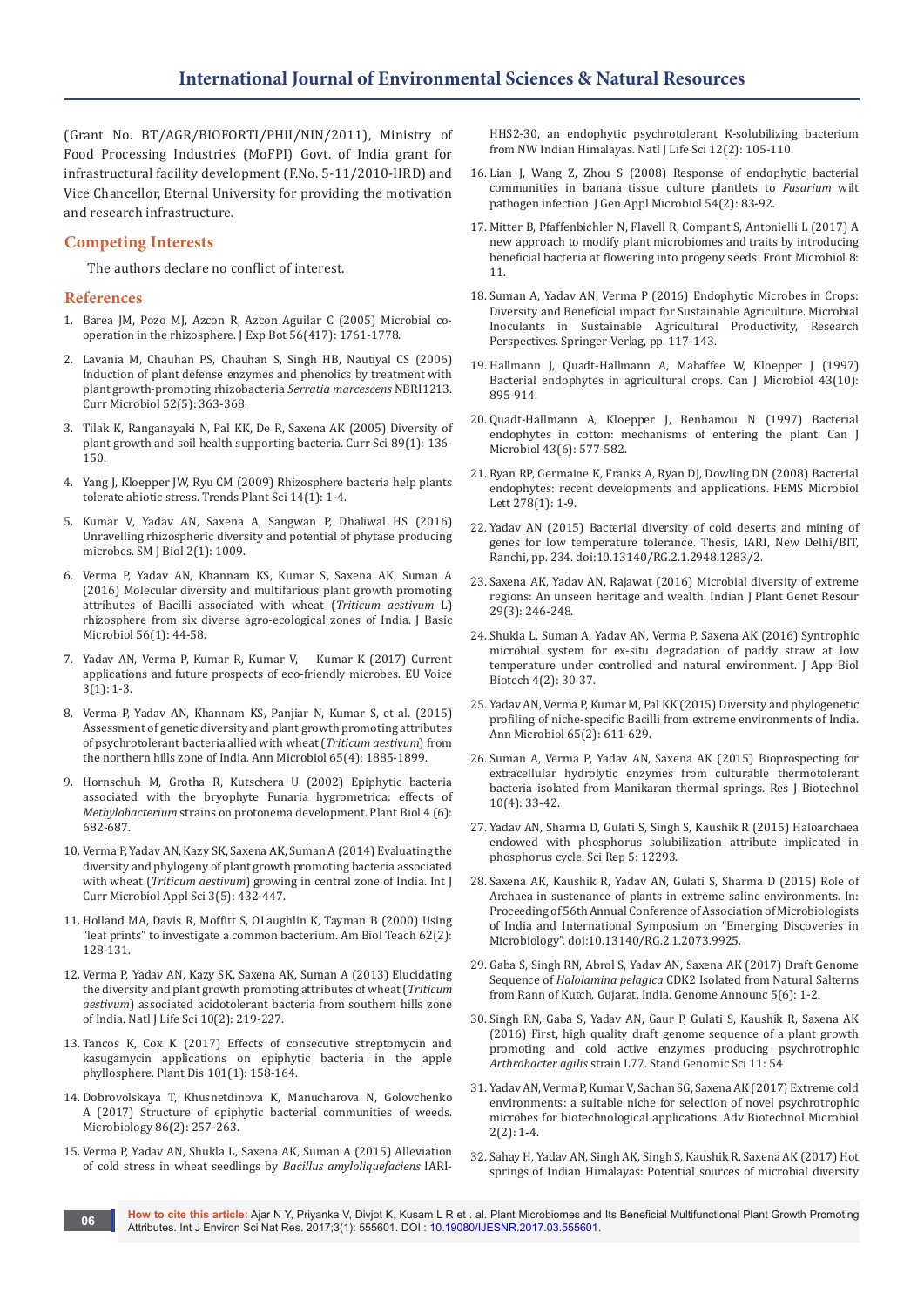[and thermostable hydrolytic enzymes. 3 Biotech 7\(2\): 1-411.](https://link.springer.com/article/10.1007/s13205-017-0762-1)

- 33. [Hung PQ, Annapurna K \(2004\) Isolation and characterization of](http://www.pjmonline.org/wp-content/uploads/2015/12/vol5842009355.pdf)  [endophytic bacteria in soybean Omonrice 12: 92-101.](http://www.pjmonline.org/wp-content/uploads/2015/12/vol5842009355.pdf)
- 34. [Hungria M, Nogueira MA, Araujo RS \(2015\) Soybean seed co](https://www.scirp.org/journal/PaperInformation.aspx?PaperID=57586)inoculation with "*Bradyrhizobium*" spp. and *Azospirillum brasilense*: [a new biotechnological tool to improve yield and sustainability. Am J](https://www.scirp.org/journal/PaperInformation.aspx?PaperID=57586)  [Plant Sci 6\(6\): 811](https://www.scirp.org/journal/PaperInformation.aspx?PaperID=57586)
- 35. [Kämpfer P, Glaeser SP, McInroy JA, Busse H-J \(2016\)](https://www.ncbi.nlm.nih.gov/pubmed/26867539) *Nocardioides zeicaulis* [sp nov an endophyte actinobacterium of maize. Int J Syst Evol](https://www.ncbi.nlm.nih.gov/pubmed/26867539)  [Microbiol 66\(4\): 1869-1874.](https://www.ncbi.nlm.nih.gov/pubmed/26867539)
- 36. [Liu Y, Zhai L, Wang R, Zhao R, Zhang X \(2015\)](https://www.ncbi.nlm.nih.gov/pubmed/2637345) *"Paenibacillus" zeae sp.* [nov, isolated from maize \(Zea mays L\) seeds. Int J Syst Evol Microbiol](https://www.ncbi.nlm.nih.gov/pubmed/2637345)  [65\(12\): 4533-4538](https://www.ncbi.nlm.nih.gov/pubmed/2637345).
- 37. [Sun L, Qiu F, Zhang X, Dai X, Dong X, Song W \(2008\) Endophytic](https://www.ncbi.nlm.nih.gov/pubmed/17690836)  bacterial diversity in rice (*Oryza sativa* [L\) roots estimated by 16S rDNA](https://www.ncbi.nlm.nih.gov/pubmed/17690836)  [sequence analysis. Microb Ecol 55\(3\): 415-424.](https://www.ncbi.nlm.nih.gov/pubmed/17690836)
- 38. [Verma P, Yadav AN, Khannam KS \(2016\) Appraisal of diversity and](https://www.researchgate.net/publication/286454452_Role_of_Archaea_in_sustenance_of_plants_in_extreme_saline_environments)  [functional attributes of thermotolerant wheat associated bacteria](https://www.researchgate.net/publication/286454452_Role_of_Archaea_in_sustenance_of_plants_in_extreme_saline_environments)  [from the peninsular zone of India. "Saudi J Biol Sci. doi:10.1016/j.](https://www.researchgate.net/publication/286454452_Role_of_Archaea_in_sustenance_of_plants_in_extreme_saline_environments) [sjbs.2016.01.042".](https://www.researchgate.net/publication/286454452_Role_of_Archaea_in_sustenance_of_plants_in_extreme_saline_environments)
- 39. [Compant S, Duffy B, Nowak J, Clément C, Barka EA \(2005\) Use of plant](https://www.ncbi.nlm.nih.gov/pubmed/16151072)  [growth-promoting bacteria for biocontrol of plant diseases: principles,](https://www.ncbi.nlm.nih.gov/pubmed/16151072)  [mechanisms of action, and future prospects. Appl Environ Microbiol](https://www.ncbi.nlm.nih.gov/pubmed/16151072)  [71\(9\): 4951-4959.](https://www.ncbi.nlm.nih.gov/pubmed/16151072)
- 40. [Glick BR \(1995\) The enhancement of plant growth by free-living](http://www.nrcresearchpress.com/doi/abs/10.1139/m95-015)  [bacteria. Can J Microbiol 41\(2\): 109-117.](http://www.nrcresearchpress.com/doi/abs/10.1139/m95-015)
- 41. [Kour D, Rana KL, Verma P, Yadav AN, Kumar V, et al. \(2017\) Biofertilizers:](https://www.omicsonline.org)  [eco-friendly technologies and bioresources for sustainable agriculture.](https://www.omicsonline.org)  [in: Proceeding of International Conference on Innovative Research in](https://www.omicsonline.org)  [Engineering Science and Technology, IREST/PP/014.](https://www.omicsonline.org)
- 42. [Niste M, Vidican R, Pop R, Rotar I \(2013\) Stress factors affecting](http://journals.usamvcluj.ro/index.php/promediu/article/view/9100)  [symbiosis activity and nitrogen fixation by](http://journals.usamvcluj.ro/index.php/promediu/article/view/9100) *Rhizobium* Cultured in [vitro. ProEnvironment 6\(13\): 42-45.](http://journals.usamvcluj.ro/index.php/promediu/article/view/9100)
- 43. [Yadav AN, Sachan SG, Verma P, Saxena AK \(2016\) Bioprospecting of](https://www.ncbi.nlm.nih.gov/pubmed/26934782)  [plant growth promoting psychrotrophic Bacilli from cold desert of](https://www.ncbi.nlm.nih.gov/pubmed/26934782)  [north western Indian Himalayas. Indian J Exp Biol 54\(2\): 142-150.](https://www.ncbi.nlm.nih.gov/pubmed/26934782)
- 44. Olivares J, Bedmar EJ, Sanju[án J \(2013\) Biological nitrogen fixation in](https://www.ncbi.nlm.nih.gov/pubmed/23360457)  [the context of global change. Mol Plant-Microb IN 26\(5\): 486-494.](https://www.ncbi.nlm.nih.gov/pubmed/23360457)
- 45. [Yadav AN, Sachan SG, Verma P, Tyagi SP, Kaushik R, et al. \(2015\)](https://www.ncbi.nlm.nih.gov/pubmed/25371316)  [Culturable diversity and functional annotation of psychrotrophic](https://www.ncbi.nlm.nih.gov/pubmed/25371316)  [bacteria from cold desert of Leh Ladakh \(India\). World J Microbiol](https://www.ncbi.nlm.nih.gov/pubmed/25371316)  [Biotechnol 31\(1\): 95-108.](https://www.ncbi.nlm.nih.gov/pubmed/25371316)
- 46. [Chaiharn M, Lumyong S \(2011\) Screening and optimization of](https://www.ncbi.nlm.nih.gov/pubmed/20552360)  [indole-3-acetic acid production and phosphate solubilization from](https://www.ncbi.nlm.nih.gov/pubmed/20552360)  [rhizobacteria aimed at improving plant growth. Curr Microbiol 62\(1\):](https://www.ncbi.nlm.nih.gov/pubmed/20552360)  [173-181.](https://www.ncbi.nlm.nih.gov/pubmed/20552360)
- 47. Xie H, Pasternak JJ, Glick BR (1996) Isolation and characterization of [mutants of the plant growth-promoting rhizobacterium](https://link.springer.com/article/10.1007/s002849900012) *Pseudomonas putida* [GR12-2 that overproduce indoleacetic acid. Curr Microbiol](https://link.springer.com/article/10.1007/s002849900012)  [32\(2\): 67-71](https://link.springer.com/article/10.1007/s002849900012).
- 48. [Kumar V, Yadav AN, Verema P, Sangwan P \(2017\) β-Propeller phytases:](https://www.ncbi.nlm.nih.gov/pubmed/28174082)  [Diversity, catalytic attributes, current developments and potential](https://www.ncbi.nlm.nih.gov/pubmed/28174082)  [biotechnological applications. Int J Biol Macromolec 98: 595-609.](https://www.ncbi.nlm.nih.gov/pubmed/28174082)
- 49. [Yadav AN, Sachan SG, Verma P, Saxena AK \(2015\) Prospecting cold](https://www.ncbi.nlm.nih.gov/pubmed/25575970)  [deserts of north western Himalayas for microbial diversity and plant](https://www.ncbi.nlm.nih.gov/pubmed/25575970)  [growth promoting attributes. J Biosci Bioeng 119\(6\): 683-693.](https://www.ncbi.nlm.nih.gov/pubmed/25575970)
- 50. [Illmer P, Schinner F \(1992\) Solubilization of inorganic phosphates by](https://www.ncbi.nlm.nih.gov/pmc/articles/PMC3768359/)  [microorganisms isolated from forest soils. Soil Biol Biochem 24\(4\):](https://www.ncbi.nlm.nih.gov/pmc/articles/PMC3768359/)  [389-395.](https://www.ncbi.nlm.nih.gov/pmc/articles/PMC3768359/)
- 51. [Kaur R, Saxena A, Sangwan P, Yadav AN \(2017\) Production and](http://biosains.mipa.uns.ac.id/N/N0901/N090112.pdf)  [characterization of a neutral phytase of](http://biosains.mipa.uns.ac.id/N/N0901/N090112.pdf) *Penicillium oxalicum* EUFR-3 [isolated from Himalayan region. Nus Biosci 9\(1\): 68-76.](http://biosains.mipa.uns.ac.id/N/N0901/N090112.pdf)
- 52. [Wakelin SA, Warren RA, Harvey PR, Ryder MH \(2004\) Phosphate](https://link.springer.com/article/10.1007/s00374-004-0750-6)  solubilization by *Penicillium* [spp. closely associated with wheat roots.](https://link.springer.com/article/10.1007/s00374-004-0750-6)  [Biol Fert Soils 40\(1\): 36-43.](https://link.springer.com/article/10.1007/s00374-004-0750-6)
- 53. [Pradhan N, Sukla L \(2006\) Solubilization of inorganic phosphates by](http://www.academicjournals.org/article/article1379778425_Pradhan%20and%20Sukla.pdf)  [fungi isolated from agriculture soil. Afr J Biotechnol 5\(10\): 850-854.](http://www.academicjournals.org/article/article1379778425_Pradhan%20and%20Sukla.pdf)
- 54. [Yadav AN, Rana KL, Kumar V, Dhaliwal HS \(2016\) Phosphorus](https://www.researchgate.net/publication/286454452_Role_of_Archaea_in_sustenance_of_plants_in_extreme_saline_environments)  [Solubilizing Endophytic Microbes: Potential Application for](https://www.researchgate.net/publication/286454452_Role_of_Archaea_in_sustenance_of_plants_in_extreme_saline_environments)  [Sustainable Agriculture. EU Voice 2: 21-22.](https://www.researchgate.net/publication/286454452_Role_of_Archaea_in_sustenance_of_plants_in_extreme_saline_environments)
- 55. [Singh P, Kumar V, Agrawal S \(2014\) Evaluation of phytase producing](https://www.hindawi.com/journals/ijmicro/2014/426483/)  [bacteria for their plant growth promoting activities. Int J Microbiol.](https://www.hindawi.com/journals/ijmicro/2014/426483/)  [doi.org/10.1155/2014/426483](https://www.hindawi.com/journals/ijmicro/2014/426483/)
- 56. [Kumar V, Singh D, Sangwan P, Gill PK \(2015\) Management of](https://link.springer.com/chapter/10.1007%2F978-81-322-2123-4_7)  [Environmental Phosphorus Pollution Using Phytases: Current](https://link.springer.com/chapter/10.1007%2F978-81-322-2123-4_7)  [Challenges and Future Prospects. In: Applied Environmental](https://link.springer.com/chapter/10.1007%2F978-81-322-2123-4_7)  [Biotechnology: Present Scenario and Future Trends. Springer, pp. 97-](https://link.springer.com/chapter/10.1007%2F978-81-322-2123-4_7) [114.](https://link.springer.com/chapter/10.1007%2F978-81-322-2123-4_7)
- 57. [Rodriguez H, Gonzalez T, Goire I, Bashan Y \(2004\) Gluconic acid](https://www.ncbi.nlm.nih.gov/pubmed/15502903)  [production and phosphate solubilization by the plant growth](https://www.ncbi.nlm.nih.gov/pubmed/15502903)promoting bacterium *Azospirillum* [spp. Naturwissenschaften 91\(11\):](https://www.ncbi.nlm.nih.gov/pubmed/15502903)  [552-555.](https://www.ncbi.nlm.nih.gov/pubmed/15502903)
- 58. [Suman A, Verma P, Yadav AN, Srinivasamurthy R, Singh A, Prasanna](https://www.researchgate.net/publication/286454452_Role_of_Archaea_in_sustenance_of_plants_in_extreme_saline_environments)  [R \(2016\) Development of hydrogel based bio-inoculant formulations](https://www.researchgate.net/publication/286454452_Role_of_Archaea_in_sustenance_of_plants_in_extreme_saline_environments)  [and their impact on plant biometric parameters of wheat \(](https://www.researchgate.net/publication/286454452_Role_of_Archaea_in_sustenance_of_plants_in_extreme_saline_environments)*Triticum aestivum*[\). Int J Curr Microbiol Appl Sci 5\(3\): 890-901](https://www.researchgate.net/publication/286454452_Role_of_Archaea_in_sustenance_of_plants_in_extreme_saline_environments).
- 59. [Penrose DM, Glick BR \(2003\) Methods for isolating and characterizing](http://onlinelibrary.wiley.com/doi/10.1034/j.1399-3054.2003.00086.x/abstract)  [ACC deaminase-containing plant growth-promoting rhizobacteria.](http://onlinelibrary.wiley.com/doi/10.1034/j.1399-3054.2003.00086.x/abstract)  [Physiol Plant 118\(1\): 10-15.](http://onlinelibrary.wiley.com/doi/10.1034/j.1399-3054.2003.00086.x/abstract)
- 60. [Glick BR, Cheng Z, Czarny J, Duan J \(2007\) Promotion of plant growth](https://link.springer.com/article/10.1007/s10658-007-9162-4)  [by ACC deaminase-producing soil bacteria. Eur J Plant Pathol 119\(3\):](https://link.springer.com/article/10.1007/s10658-007-9162-4)  [329-339.](https://link.springer.com/article/10.1007/s10658-007-9162-4)
- 61. [Siddikee MA, Chauhan P, Anandham R, Han G-H, Sa T \(2010\) Isolation,](https://www.ncbi.nlm.nih.gov/pubmed/21124065)  [characterization, and use for plant growth promotion under salt stress,](https://www.ncbi.nlm.nih.gov/pubmed/21124065)  [of ACC deaminase-producing halotolerant bacteria derived from](https://www.ncbi.nlm.nih.gov/pubmed/21124065)  [coastal soil. J Microbiol Biotechnol 20\(11\): 1577-1584.](https://www.ncbi.nlm.nih.gov/pubmed/21124065)
- 62. [Khalid A, Akhtar M, Mahmood M, Arshad M \(2006\) Effect of](https://link.springer.com/article/10.1134/S0026261706020196)  [substrate-dependent microbial ethylene production on plant growth.](https://link.springer.com/article/10.1134/S0026261706020196)  [Microbiology 75\(2\): 231-236.](https://link.springer.com/article/10.1134/S0026261706020196)
- 63. [Srivastava AK, Kumar S, Kaushik R, Singh P \(2014\) Diversity analysis of](https://www.researchgate.net/publication/286454452_Role_of_Archaea_in_sustenance_of_plants_in_extreme_saline_environments)  *Bacillus* [and other predominant genera in extreme environments and](https://www.researchgate.net/publication/286454452_Role_of_Archaea_in_sustenance_of_plants_in_extreme_saline_environments)  [its utilization in Agriculture. Technical report, 414402/C30026.](https://www.researchgate.net/publication/286454452_Role_of_Archaea_in_sustenance_of_plants_in_extreme_saline_environments)
- 64. [Sun Y, Cheng Z, Glick BR \(2009\) The presence of a 1-aminocyclopropane-](https://www.ncbi.nlm.nih.gov/pubmed/19459964)[1-carboxylate \(ACC\) deaminase deletion mutation alters the physiology](https://www.ncbi.nlm.nih.gov/pubmed/19459964)  [of the endophytic plant growth-promoting bacterium](https://www.ncbi.nlm.nih.gov/pubmed/19459964) *Burkholderia phytofirmans* [PsJN. FEMS Microbiol Lett 296\(1\): 131-136.](https://www.ncbi.nlm.nih.gov/pubmed/19459964)
- 65. [Xu M, Sheng J, Chen L, Men Y, Gan L \(2014\) Bacterial community](https://www.ncbi.nlm.nih.gov/pubmed/24114316)  [compositions of tomato seeds and plant growth promoting activity](https://www.ncbi.nlm.nih.gov/pubmed/24114316)  [of ACC deaminase producing](https://www.ncbi.nlm.nih.gov/pubmed/24114316) *Bacillus subtilis* (HYT-12-1) on tomato [seedlings. World J Microbiol Biotechnol 30\(3\): 835-845.](https://www.ncbi.nlm.nih.gov/pubmed/24114316)
- 66. [Gulati A, Vyas P, Rahi P, Kasana RC \(2009\) Plant growth-promoting and](https://www.ncbi.nlm.nih.gov/pubmed/19137371)  rhizosphere-competent *Acinetobacter rhizosphaerae* strain BIHB 723 [from the cold deserts of the Himalayas. Curr Microbiol 58\(4\): 371-377.](https://www.ncbi.nlm.nih.gov/pubmed/19137371)
- 67. [Selvakumar G, Kundu S, Joshi P \(2008\) Characterization of a cold](https://link.springer.com/article/10.1007%2Fs11274-007-9558-5)[tolerant plant growth-promoting bacterium](https://link.springer.com/article/10.1007%2Fs11274-007-9558-5) *Pantoea dispersa* 1A [isolated from a sub-alpine soil in the North Western Indian Himalayas.](https://link.springer.com/article/10.1007%2Fs11274-007-9558-5)  [World J Microbiol Biotechnol 24\(7\): 955-960.](https://link.springer.com/article/10.1007%2Fs11274-007-9558-5)
- 68. [Mishra PK, Bisht SC, Ruwari P, Selvakumar G \(2011\) Alleviation of](https://www.ncbi.nlm.nih.gov/pubmed/21442319)  [cold stress in inoculated wheat \(](https://www.ncbi.nlm.nih.gov/pubmed/21442319)*Triticum aestivum* L) seedlings with